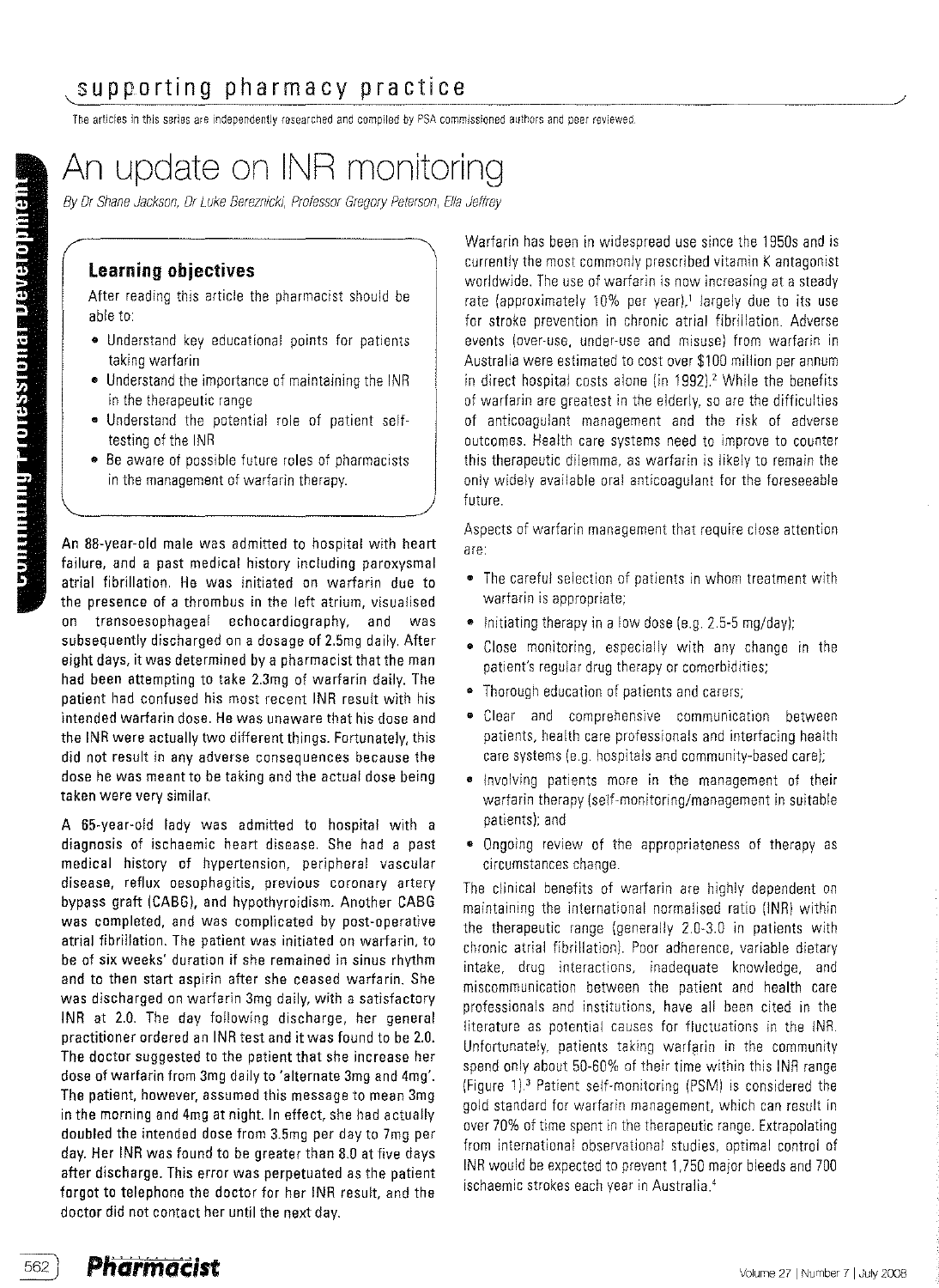

Continuing Professional Development & Practice Improvement ecentical Society of Australia

Figure 1: Effect of monitoring process on anticoagulation control.'



Traditionally, anticoagulant therapy in Australia is managed by GPs and pathology providers, The patient visits their GP or pathology specimen collection centre to have a venous blood sample taken lor the aged care facility transfers a blood sample to a pathology service), and the result is subsequently reported to the GP, who determines the need for dosage adjustments, The GP or pathology provider must then communicate the dosage requirements back to the patient lor carer) or aged care facilities in a timely manner to ensure dosage adjustments, if needed, are implemented, The inability to make timely contact with the patient or nursing home, and the potential for misinterpretation of information conveyed by the GP has been shown by ourselves and others to result in dosage errors.<sup>5,6</sup>

Small point of care (POC) INR monitors with high accuracy and ease-of-use have been available for a number of years le,g, the CoaguChek XS, Roche Diagnostics), Self-monitoring involves patients measuring their INR with a portable device and referring to a health care practitioner for guidance on dosage changes, while with self-management patients measure most or all of their INRs, interpret the results themselves, and translate this into dosage adjustments.

# Pharmacists are in an ideal position to screen patients taking warfarin for their suitability to monitor or manage their own therapy

After performing a systematic review and meta-analysis of 14 randomised controlled trials that assessed the effects of selfmonitoring leither self-monitoring alone or self-monitoring and self-adjustment of the warfarin dose) of anticoagulation compared with standard monitoring, Heneghan, et al. concluded that self-monitoring improves the quality of oral onticoaqulation.' The clinical outcomes of patients who self-monitored alone and those who also self-adjusted their warfarin dose were similar. However, self-monitoring is not feasible for all patients, and requires identification and education of suitable candidates, It is estimated that with appropriate training, self-monitoring is safe and reliable for a sizeable proportion (approximately 25%) of patients receiving oral anticoagulation treatment.<sup>8</sup>

# Figure 2: Conceptual model for patient self-monitoring of warfarin



Patient self-monitoring of oral anticoagulation is now practised in a number of European countries, including Germany, Italy, the Netherlands and England, and also in the USA. Australia is lagging behind in introducing similar strategies to improve the quality of anticoagulation, The authors have recently received funding from the Department of Health and Ageing, through the 4th Community Pharmacy Agreement, for two projects which have the potential to establish the clear role of pharmacy in the management of warfarin in the Australian community setting:

- Pharmacy-Based Model Enabling Patient Self-Monitoring of Warfarin: Development and Evaluation (Figure 2).
- The Role of Community Pharmacy in Post Hospital Management of Patients Initiated on Warfarin (Figure 3),

Pharmacists are in an ideal position to screen patients taking warfarin for their suitability to monitor or manage their own therapy, Under existing funding structures, pharmacists can refer these patients to their general practitioner to further discuss the concept, with a view to referral to the community pharmacy to organise a visit by an accredited pharmacist for specialised training, delivered as a home medicines review (HMR). While POC devices are presently costly, private health insurers are now offering significant rebates on the cost of these devices on a case-by-case basis (with an 80% rebate, the cost of a *CoaguChek XS* is approximately \$150). Roche Diagnostics (Australia) have made their CoaguChek XS monitor available through pharmacy wholesalers, so that community pharmacies can order in or stock the device for interested and suitable patients, With a critical mass of trained pharmacists soon to be available to train suitable patients, the Australian pharmacy profession will be able to offer people taking warfarin a streamlined model of care that has the potential to greatly improve health outcomes,

One of the times of highest risk associated with warfarin therapy is when patients leave hospital, especially after being commenced on the drug, The authors have previously established that a suitably trained pharmacist visiting patients